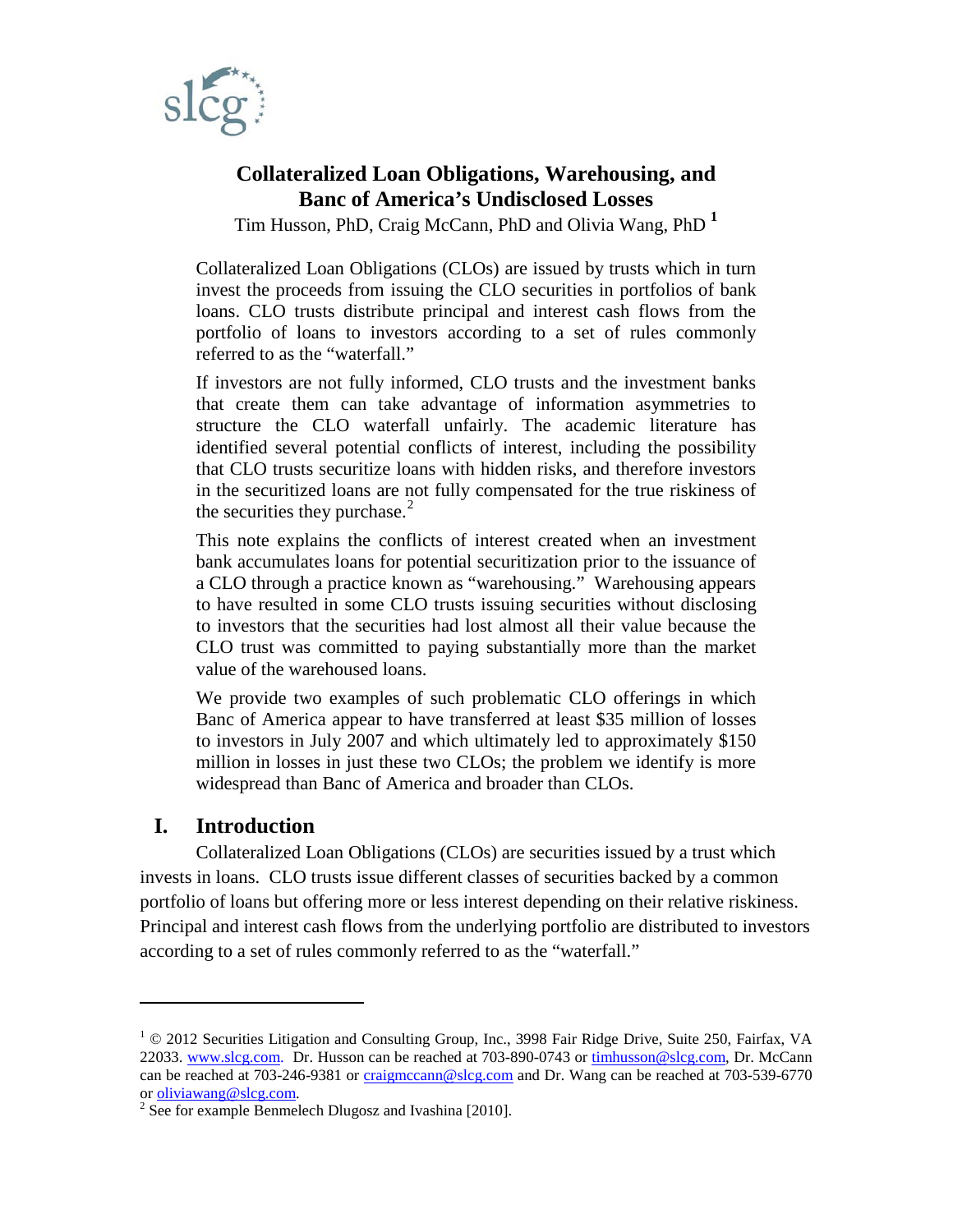A typical waterfall is structured as follows. On each payment date, scheduled principal and interest is first paid to the most senior (often labeled "Class A") Note holders, then any remainder is used to pay Class B Note holders, and so on down through the capital structure. The junior-most position, typically referred to as the equity tranche, is the last to be paid with any remaining cash after investors in all the other tranches are paid the principal and interest due.<sup>[3](#page-1-0)</sup> It is also, therefore, the most likely not to be paid if the returns on the underlying portfolio are insufficient to cover all promised principal and interest amounts. Table 1 provides an example CLO capital structure.

|                                      | Table 1    |            |                |  |  |  |  |
|--------------------------------------|------------|------------|----------------|--|--|--|--|
| <b>Example CLO Capital Structure</b> |            |            |                |  |  |  |  |
| Tranche                              | Face Value | Credit     | Interest Rate: |  |  |  |  |
|                                      | (millions) | Rating     | $LIBOR +$      |  |  |  |  |
| Class A Notes                        | \$350      | AAA        | 0.3%           |  |  |  |  |
| Class B Notes                        | \$100      | AA         | $0.9\%$        |  |  |  |  |
| Class C Notes                        | \$25       | A          | 1.5%           |  |  |  |  |
| Class D Notes                        | \$20       | <b>BBB</b> | 4.0%           |  |  |  |  |
| <b>Class E Notes</b>                 | \$5        | <b>BB</b>  | 5.0%           |  |  |  |  |
|                                      | \$500      |            |                |  |  |  |  |

The cash flow waterfall concentrates portfolio risk on investors who purchase the junior tranches. For example, if the underlying portfolio of loans sustains a 5% loss, investors (who are in the "first-loss" position) would be the first to bear those losses. However, the equity tranche investors would not lose just 5% of their principal; they would bear a loss of principal equal to the dollar amount of the portfolio loss up to the size of the tranche. Even small losses on the much larger underlying portfolio can completely wipe out investors in the junior tranches. This leveraged risk is often exacerbated in CLOs because the size of the tranche tends to decrease with decreasing seniority in the waterfall, such that the most junior tranches are also the smallest.

It is also common for the waterfall to divert cash flows at several points with interest coverage or over-collateralization tests. Essentially, if the value of the underlying portfolio has been reduced because of declines in the market value of the portfolio securities below some ratio of the face value of the senior notes, or if the income earned on the portfolio is below some predefined amount, cash flow which would have been paid to investors in junior tranches is instead used to redeem the senior notes. These cash flow diversions provide further protection for investors in the senior notes from any loss, and make it even less likely that investors in the junior notes will receive principal and interest payments.

<span id="page-1-0"></span> $3$  Equity-position securities in a CDO are known by a variety of names, including "preference shares" or "income notes".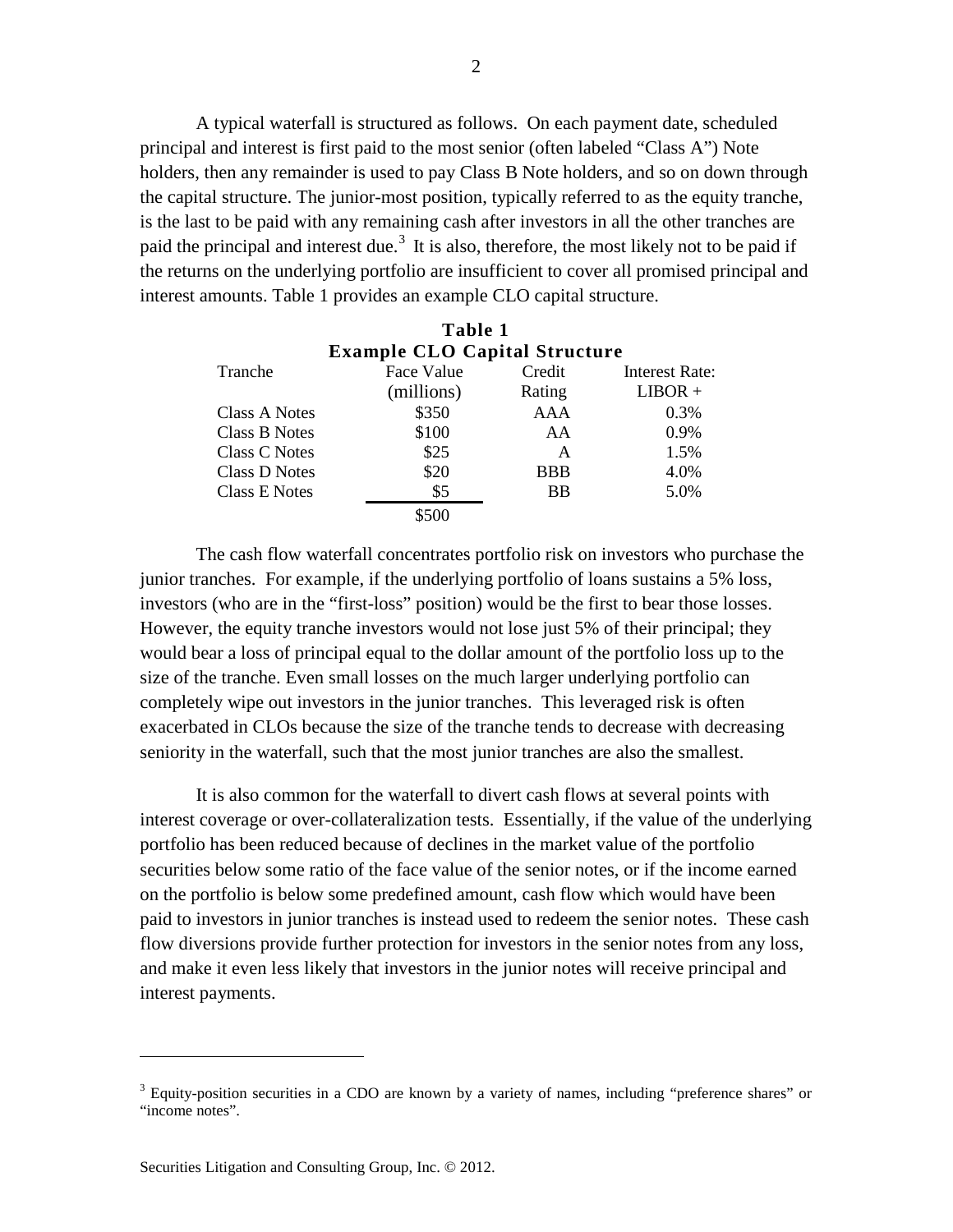The CLO structure redistributes the risk in the underlying portfolio securities from investors in the senior notes to investors in the lower tranches. To compensate for this increased risk, CLOs typically promise to pay investors in the junior notes a higher interest rate than investors in the senior notes. These rates are often quoted "over LIBOR", meaning that the actual interest rate promised to each tranche is the sum of the current LIBOR rate and a spread, which is higher on the junior tranches than on the senior tranches.<sup>[4](#page-2-0)</sup> The junior-most tranche (the equity tranche) may also be entitled to receive additional proceeds from the portfolio collateral after all other note holders have been paid their interest.

The aggregate market value of the securities issued by the trust can't be more than the market value of the loans, cash and other assets held in the trust. If the CLO trust uses proceeds from selling securities at par to purchase loans at contemporaneous market prices, the aggregate market value of the issued securities will be equal to the aggregate face value of the of the CLO securities on their issue date minus the trust's fees and expenses, including payments to the placement agent. In this common case, interest receipts on the underlying loans must exceed interest paid on the more senior notes by a sufficient amount to fully fund principal and interest payments on the junior-most notes.

We identify several instances in which CLO trusts bought loans at prices substantially above the market value when the CLOs were issued and therefore the market value of the CLOs' issued securities were much less than their face value. The shortfall we identify is in addition to the usual difference due to fees and expenses.

#### **II. Leveraged Loans**

 $\overline{a}$ 

Leveraged loans are loans issued to below investment grade corporations.<sup>[5](#page-2-1)</sup> The loans are frequently large and extended by a syndicate of lenders intending to re-sell participations in the loans to other banks and institutional investors including hedge funds, mutual funds and CLO trusts. Standard and Poor's and the Loan Syndications and Trading Association produce benchmark indices of the market value of leveraged loans. Figure 1 plots the market value index from 2007 to 2011 for the largest loans of the type securitized into CLOs.<sup>[6](#page-2-2)</sup> The index level declined substantially in late 2008 and

<span id="page-2-0"></span><sup>&</sup>lt;sup>4</sup> LIBOR, the London Interbank Offered Rate, is the interest rate that banks in London charge each other for short-term loans, and is considered to reflect changes in interest rates generally.

<span id="page-2-1"></span><sup>&</sup>lt;sup>5</sup> The qualifier "leveraged" might just as well be replaced with "high-yield" but we follow industry convention and refer to them as leveraged loans. For an extended discussion of this market please see Antczak, Lucas and Fabozzi [2009], Tavakoli [2008] and Standard and Poor's [2011].

<span id="page-2-2"></span><sup>6</sup> [www.standardandpoors.com/indices/sp-lsta-leverage-loan-100-index/en/us/?indexId=SPFI--LL--USD----](http://www.standardandpoors.com/indices/sp-lsta-leverage-loan-100-index/en/us/?indexId=SPFI--LL--USD----T-------) [T-------](http://www.standardandpoors.com/indices/sp-lsta-leverage-loan-100-index/en/us/?indexId=SPFI--LL--USD----T-------)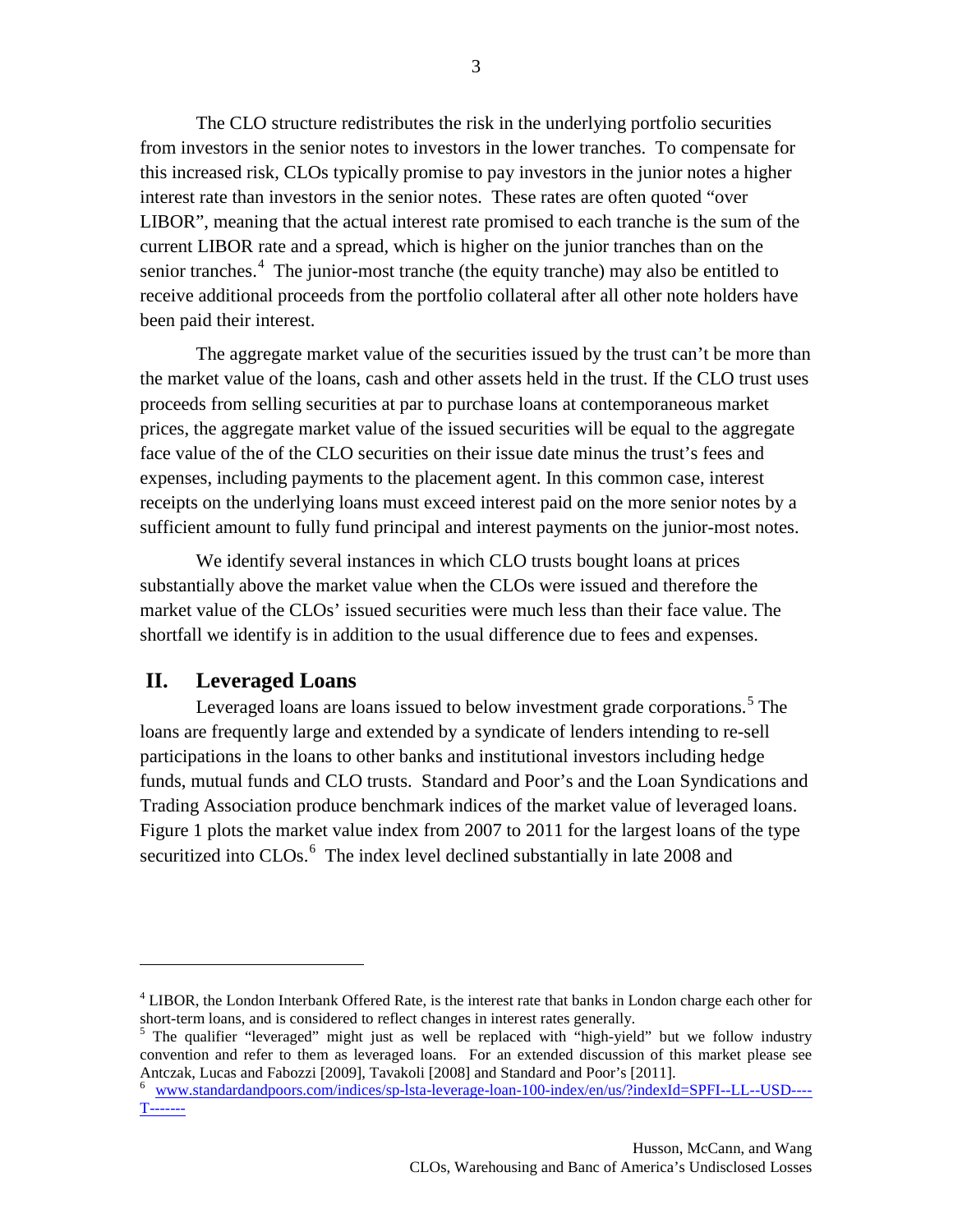rebounded in 2009. This leveraged loan market pattern coincides with the high yield bond market decline and rebound.<sup>[7](#page-3-0)</sup>



**Figure 1: S&P/LSTA Leverage Loan 100 Index, 2007 to 2011**

## **III. Banc of America Used LCM VII to Shift Losses to Investors**

Banc of America Securities sold a CLO called LCM VII under a Private Placement Memorandum dated July 31, 2007. LCM VII's capital structure is illustrated in Table 2.

**Table 2**

| <b>LCM VII, Ltd. Capital Structure</b> |               |            |                    |                   |               |  |  |  |
|----------------------------------------|---------------|------------|--------------------|-------------------|---------------|--|--|--|
| Tranche                                | Face Value    | Initial    | Interest Rate:     | Percent of        | Apparent      |  |  |  |
|                                        |               | Rating     | $3$ -month LIBOR + | <b>Total Deal</b> | Subordination |  |  |  |
| Class A-1 Revolving Notes              | \$60,000,000  | AAA        | 0.3%               | 14.86%            | 85.14%        |  |  |  |
| Class A-2 Term Notes                   | \$250,000,000 | AAA        | 0.3%               | 61.93%            | 23.21%        |  |  |  |
| Class B Notes                          | \$20,000,000  | AA         | 0.9%               | 4.95%             | 18.25%        |  |  |  |
| Class C Notes                          | \$42,763,000  | A          | 1.5%               | 10.59%            | 7.66%         |  |  |  |
| Class D Notes                          | \$29,040,000  | <b>BBB</b> | 4.0%               | 7.19%             | 0.46%         |  |  |  |
| Class E Notes                          | \$1,874,000   | <b>BB</b>  | 5.0%               | 0.46%             | $0.00\%$      |  |  |  |
|                                        | \$403,677,000 |            |                    |                   |               |  |  |  |

LCM VII was backed by a \$400 million face value portfolio of loans Banc of America bought or financed at above par between November 2006 and June 2007.<sup>[8](#page-3-1)</sup> The

<span id="page-3-1"></span><span id="page-3-0"></span><sup>&</sup>lt;sup>7</sup> The decline in the market value of leveraged loans in July 2007 was as a result of credit risk not liquidity risk as credit spreads on these loans increased dramatically in July 2007. See slide 23 of [www.lsta.org/assets/0/190/9DA26E16-92D9-4420-B866-08D22D896ACB.pdf.](http://www.lsta.org/assets/0/190/9DA26E16-92D9-4420-B866-08D22D896ACB.pdf)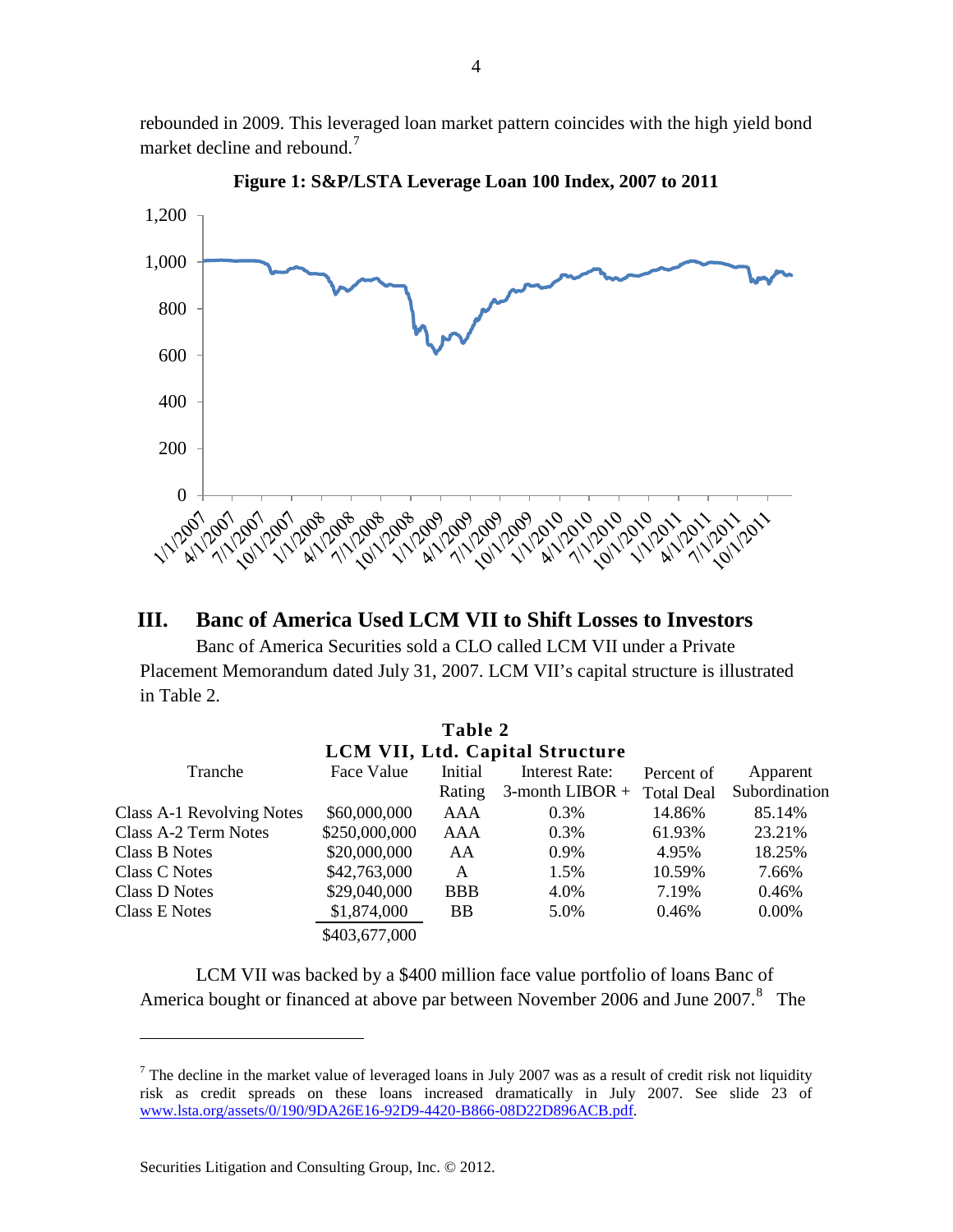loans that ended up in LCM VII's portfolio had already lost 5% by July 31, 2007 when LCM VII was issued. Thus, the portfolio backing \$400 million of CLO notes had lost \$20 million and the lowest tranches were worthless before Banc of America Securities sold them to investors on July 31, 2007.

Although LCM VII's portfolio of loans did not lose any more market value between July 31, 2007 and December 31, 2007, portfolio turnover in the last five months of 2007 reduced the historical acquisition cost of the loans held in the trust and gave the appearance that investor losses were the result of market conditions after the LCM VII closed on July 31, 2007.

By its conduct, Banc of America transferred \$20 million in losses suffered on a portfolio of loans it held before the closing to uninformed investors who bought LCM VII's lower priority notes. In addition, since the credit support typically provided by the lower tranches was consumed by undisclosed losses prior to July 31, 2007, the investors in the more senior tranches were sold much more risky securities than the offering documents portray and were promised much less compensation than informed investors in those tranches would have demanded.

The LCM VII PPM describes a Warehousing Facility, whereby "the Issuer [LCM VII], at the direction of the Collateral Manager [LCM], has acquired direct interests in commercial loans (the "Warehoused Loans") with the proceeds from either the sale of participations to a Warehousing Provider [Banc of America] or the borrowings under a Warehousing Facility," and that "the Warehoused Loans will be the initial CDO Assets in the CDO Portfolio."<sup>[9](#page-4-0)</sup> The loans purchased at above par and warehoused had lost over 5% of their value before LCM VII closed and the Notes were sold to investors. The average purchase price of the loans at closing was \$1.0015. The average market value of the loans on October 24, 2007 adjusted to July 31, 2007 is \$0.9469. The difference, \$0.0546 multiplied by the \$400 million face amount of the loan portfolio on July 31, 2007 is \$21.24 million. Thus, the \$29 million face value D Notes were likely worth only \$10 million and the E Notes were worthless when LCM VII closed (see Table 3). These losses Banc of America shifted to LCM investors were enough to wipe out the value of the E-Notes and most of the value of the Class D Notes.

<sup>8</sup> LCM VII Private Placement Memorandum, p. 13.

<span id="page-4-0"></span><sup>&</sup>lt;sup>9</sup> LCM VII Ltd., PPM, page 42.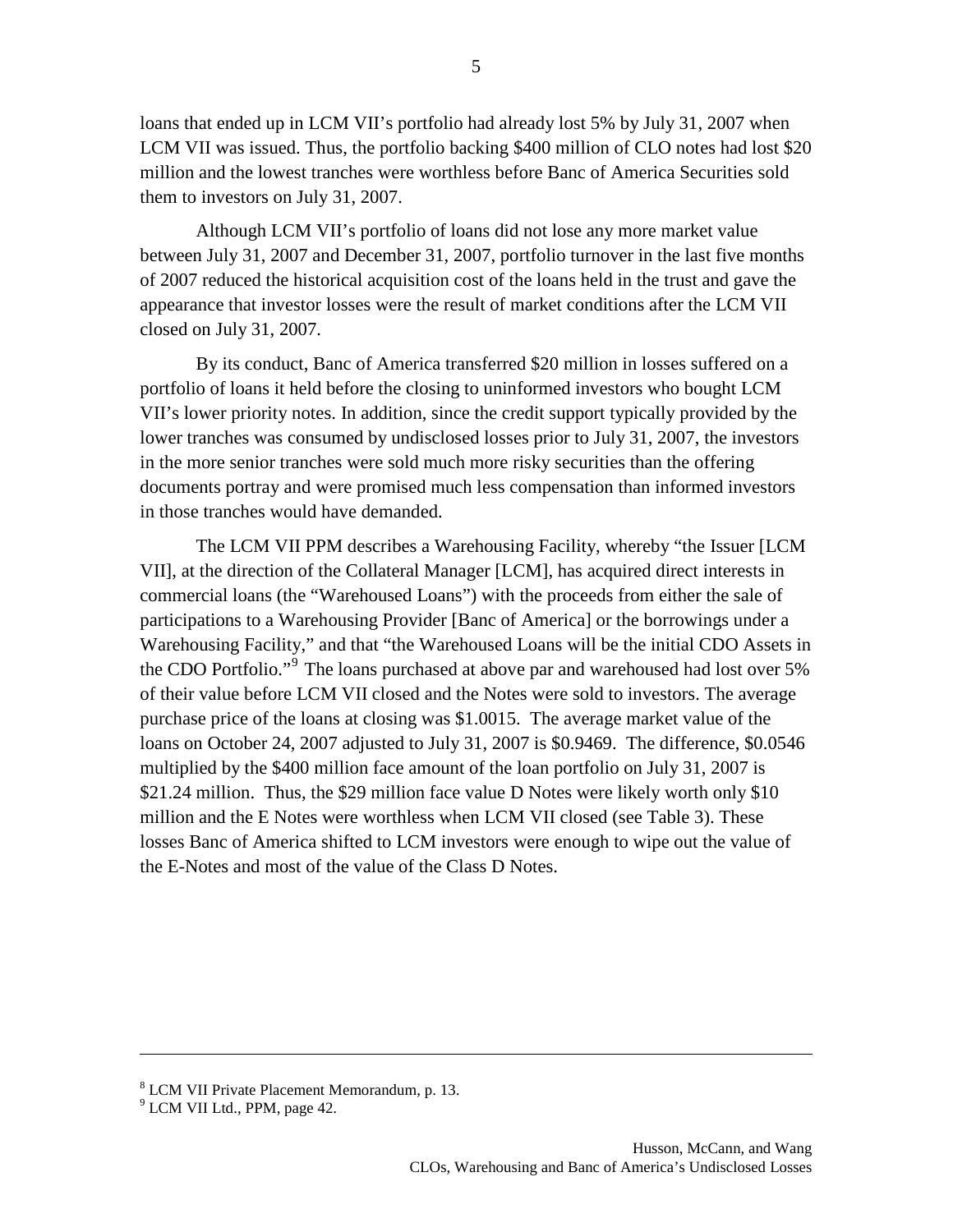#### **Table 3 Banc of America Shifted \$20 million of Losses to Investors at the LCM VII Closing on July 31, 2007**

| Invested Par at Closing (approximate) <sup>10</sup>    | \$400,000,000 |               |
|--------------------------------------------------------|---------------|---------------|
| Weighted Average Purchase Price Attributed to LCM VII  | \$100.15      |               |
| Costs Charged to LCM VII Trust for Loans at Closing    |               | \$400,600,000 |
| Weighted Average Market Value at July 31, 2007 Closing | \$94.69       | \$378,760,000 |
| <b>Losses Shifted to Investors</b>                     |               | \$21,240,000  |

Figure 2 plots the average market price of the loans in the LCM VII CLO using the daily levels of the S&P/LSTA Leveraged Loan Index, which tracks the leveraged loan market, anchored to the average market price of the loan portfolio reported on the Trustee Report dated October 24, 2007. The red dots in Figure 2 identify the average market price reported in the LCM VII Trustee Reports and reflect how closely the portfolio's reported average market price tracked the  $S\&P/LSTA$  Leveraged Loan Index.<sup>[11](#page-5-1)</sup>



<span id="page-5-1"></span><span id="page-5-0"></span><sup>&</sup>lt;sup>10</sup> October 24, 2007 Trustee Report, "Collateral Details, page 7" adjusted for index to July 31, 2007.<br><sup>11</sup> There does not appear to be Trustee Reports for August and September 2007. Some minor variation between the later index adjusted values and the reported values is likely due to the portfolio turnover which would tend to increase the weighted average price of the held loans as a result of selling loans which had fallen in price and were no longer eligible securities.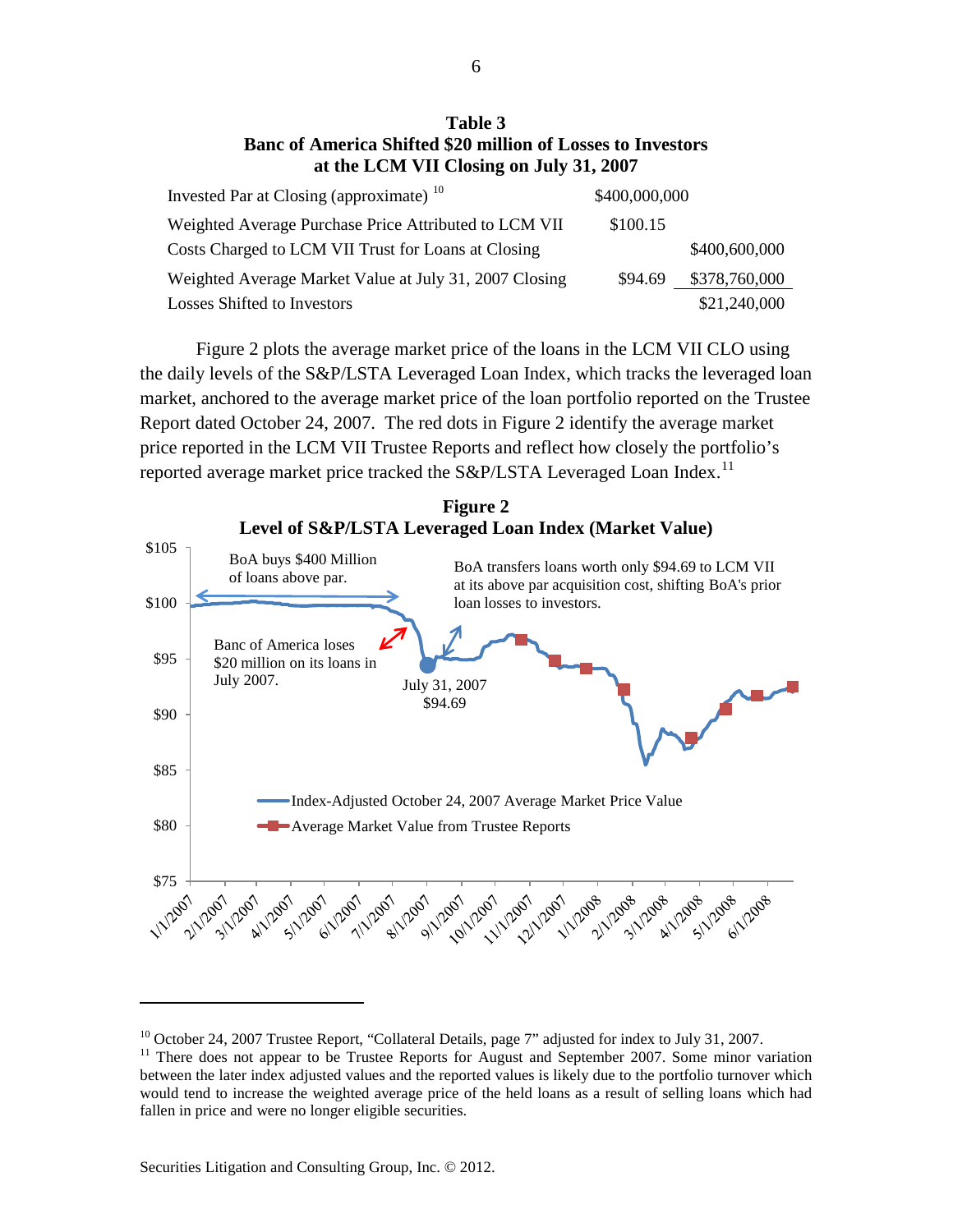Two months before Banc of America sold the LCM VII notes to investors, the S&P/LSTA Leveraged Loan Index level was 1005.7. A month later on June 29, 2007, it was down 0.5% at 1000.71. On July 16, 2007 it was still 992.63 but by July 31, 2007, the index had declined to 954.14. The value of loans had fallen 5.1% in the two months prior to LCM VII closing, 3.9% in the prior two weeks alone.

Rather than report portfolio market values on its monthly account summaries and use those market values to set and assess tests, LCM VII used the historical acquisition costs of its holdings (their Aggregate Principal Balance). Thus, Banc of America and LCM were able to hide the extent of the losses in the portfolio − losses that had occurred before the loans were sold to investors at face value − until several months later as the poorest loans were sold and better loans were purchased in order to preserve the portfolio's overall credit quality. While LCM VII appeared to hold loans worth approximately the same as the face value of the notes on the Closing Date, it in fact held loans worth over \$20 million less. The true value of the loans had declined enough before closing that the Class E Note holders would likely never receive any interest payments and the D Notes had already lost two thirds of their value. By the first payment date on February 1, 2008, enough of losses had been recognized through the trading in the portfolio to trigger the diversion test and the Class E Note holders indeed did not receive this or any future interest payments.

LCM VII failed a market value test in October 2008 and was subsequently liquidated. <sup>[12](#page-6-0)</sup> Investors lost approximately \$75 million in LCM VII when it was liquidated. These losses would not have occurred but for Banc of America's failure to inform investors on July 31, 2007 that \$20 million in losses had already occurred.

# **IV. Banc of America Also Used Bryn Mawr II to Shift Losses to Investors**

LCM VII was not the only CLO that Banc of America issued at a time when the lowest tranches were effectively worthless. Banc of America Securities sold Bryn Mawr CLO II under a Private Placement Memorandum dated July 26, 2007. It was backed by leveraged loans managed by Deerfield Capital Management. The Bryn Mawr CLO II capital structure is illustrated in Table 4.

<span id="page-6-0"></span><sup>&</sup>lt;sup>12</sup> LCM VII failed a market value test in October 2008 and was subsequently liquidated. [www.reuters.com/article/2009/03/03/idUS265751+03-Mar-2009+BW20090303](http://www.reuters.com/article/2009/03/03/idUS265751+03-Mar-2009+BW20090303)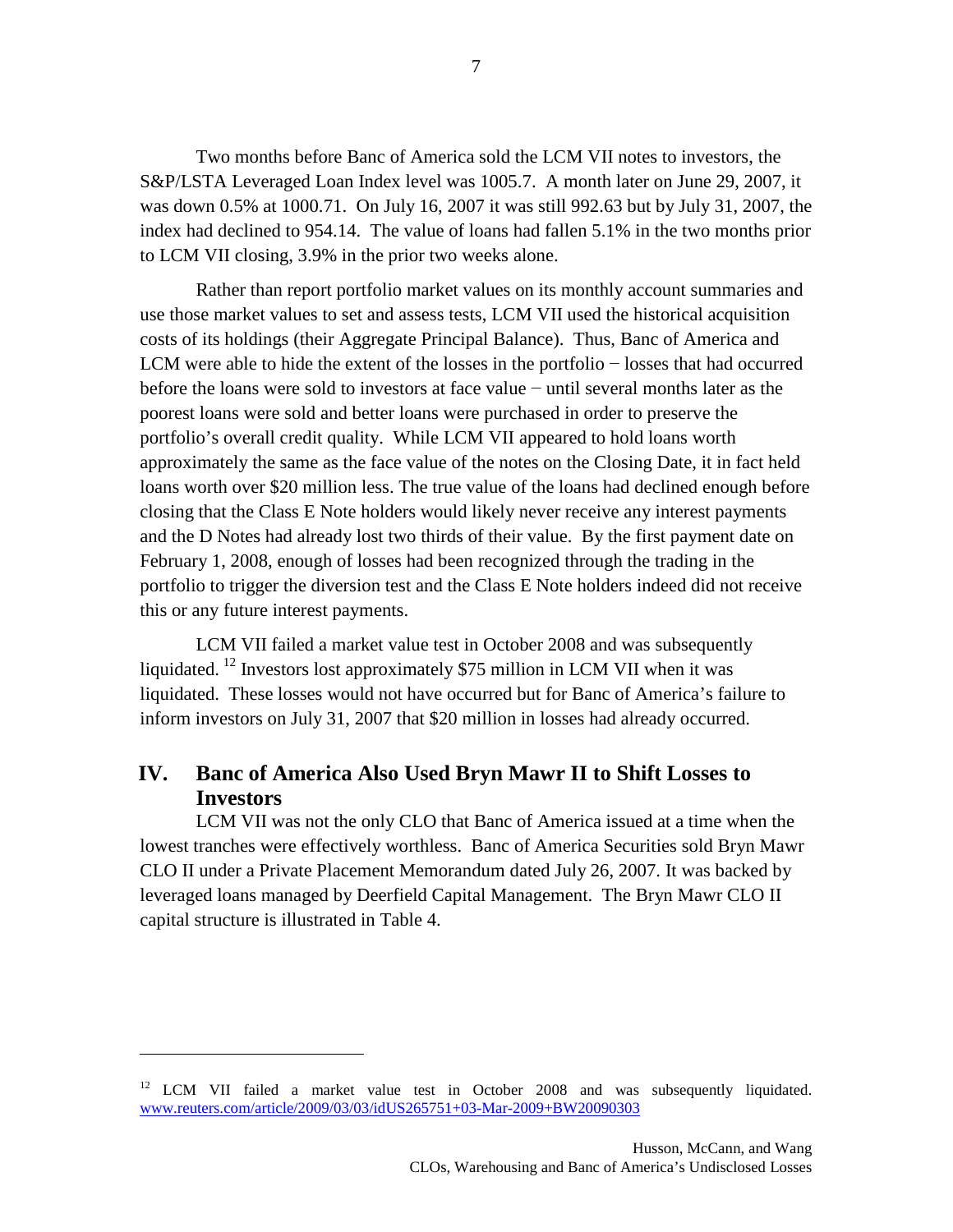|                           |               | Initial    | 3-month   | Percent of | Apparent      |
|---------------------------|---------------|------------|-----------|------------|---------------|
| Tranche                   | Face Value    | Rating     | $LIBOR +$ | Total Deal | Subordination |
| Class A-1 Revolving Notes | \$126,000,000 | AAA        | 0.30%     | 27.05%     | 72.95%        |
| Class A-2 Term Notes      | \$250,000,000 | AAA        | 0.30%     | 53.66%     | 19.29%        |
| Class B Notes             | \$20,000,000  | AA         | 0.90%     | 4.29%      | 15.00%        |
| Class C Notes             | \$40,223,000  | A          | 1.60%     | 8.63%      | 6.37%         |
| Class D Notes             | \$27,865,000  | <b>BBB</b> | 4.00%     | 5.98%      | 0.39%         |
| Class E-1 Notes           | \$900,000     | <b>BB</b>  | 5.00%     | 0.19%      | $0.0\%$       |
| Class E-2 Notes           | \$900,000     | <b>BB</b>  | 5.00%     | 0.19%      | $0.0\%$       |
| Total                     | \$465,888,000 |            |           |            |               |

**Table 4 Bryn Mawr CLO II Capital Structure**

Bryn Mawr II was backed by loans Banc of America bought at above par earlier in 2007. The loans which ended up in Bryn Mawr II's portfolio had already lost approximately 3.5% by July 26, 2007 when Bryn Mawr II was issued. Thus, the portfolio backing \$468 million of CLO notes had lost approximately \$15 million and the low priority notes were worthless before Banc of America Securities sold them to investors on July 26, 2007.

By its conduct, Banc of America transferred \$15 million in losses suffered on a portfolio of loans it held before the closing to uninformed investors who bought Bryn Mawr II notes. Since the credit support typically provided by the lower tranches was consumed by undisclosed losses prior to Bryn Mawr II closing, investors in the more senior tranches were sold more risky securities than the offering documents portray and were promised less compensation than informed investors in those tranches would have demanded. Investors lost approximately \$75 million in Bryn Mawr II when it was liquidated. These losses would not have occurred but for Banc of America's failure to inform investors on July 27, 2007 that \$15 million in losses had already occurred.<sup>[13](#page-7-0)</sup>

### **V. Were Disclosures Adequate?**

 $\overline{a}$ 

The private placement memorandums for the LCM VII and Bryn Mawr II CLOs each contained language that told investors the trusts would purchase loans which had previously been warehoused. For example, the LCM VII CLO PPM states:

<span id="page-7-0"></span><sup>&</sup>lt;sup>13</sup> Like LCM VII, Bryn Mawr CLO II failed a market value test in October 2008 and was liquidated [www.businesswire.com/news/home/20090304005816/en/Fitch-Downgrades-Withdraws-Ratings-Bryn-](http://www.businesswire.com/news/home/20090304005816/en/Fitch-Downgrades-Withdraws-Ratings-Bryn-Mawr-CLO)

[Mawr-CLO.](http://www.businesswire.com/news/home/20090304005816/en/Fitch-Downgrades-Withdraws-Ratings-Bryn-Mawr-CLO) Banc of America was not alone in transferring losses to CLO investors. Citigroup issued Bridgeport II at a time when the lowest tranches were effectively worthless. Citigroup sold Bridgeport II under a Private Placement Memorandum dated July 27, 2007. It was backed by leveraged loans managed by Deerfield Capital Management.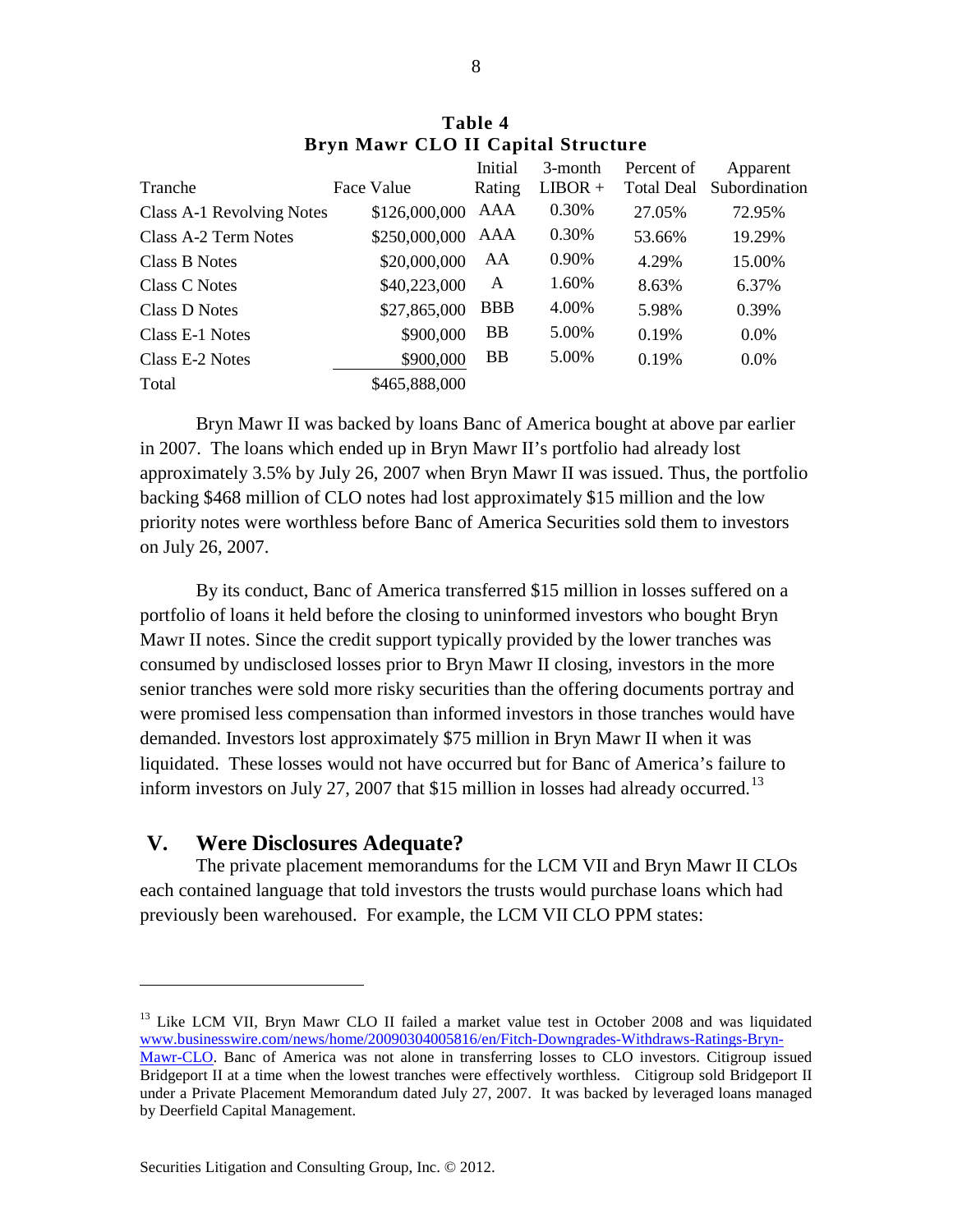*Source of Certain of the CDO Assets*. On the Closing Date, the CDO Portfolio will consist primarily of Commercial Bank Loans that were purchased by the Issuer during a period prior to the Closing Date (the "**Warehousing Period"**) through funds provided by the Warehouse Providers under the Warehousing Facilities (such initial CDO Assets, the "**Warehoused Loans"**). During the Warehousing Period, the Issuer used funds available under the Warehousing Facilities to acquire the Warehoused Loans at prices prevailing at the time of acquisition. It is a condition to termination of the Warehouse Facilities that all amounts payable to the Warehouse Providers must be paid in full. On the Closing Date, the proceeds from the issuance of the Notes will be used to repurchase participations sold with respect to, or repay loans incurred by the Issuer to purchase, the Warehoused Loans under the Warehousing Facilities provided by the Warehouse Providers. It is a condition precedent to the occurrence of the Closing Date that the weighted average purchase price of the Warehoused Loans must not exceed 100.3%. (LCM VII PPM, p. 13)

A portion of the proceeds from the issuance of the Notes may be used to repurchase participations sold with respect to the Warehoused Loans under a Warehousing Facility provided by an Affiliate of the Placement Agent. Warehoused Loans funded through such Warehousing Facility were purchased in the open market, including from sellers that include Affiliates of Banc of America Securities LLC, and the purchase price to be paid by the Issuer for such Warehoused Loans is the prevailing price at the time such Warehoused Loans were purchased. As a result, certain conflicts of interest may exist or arise between the Placement Agent and/or their respective affiliates and the holders of Notes. (LCM VII PPM, p. 20)

Together these disclosures tell investors on July 31, 2007 that the LCM VII trust will be buying loans from an affiliate of Banc of America at approximately the market value of the loans when they were warehoused and that the average purchase price of the portfolio of loans will be no more than 100.3% of the loan amounts. The Bryn Mawr II PPM has substantially the same language at pages 16-17.

The language quoted above from LCM VII is virtually identical to language found in prior CLO offerings when the market value of the loans had not declined while they were warehoused. There is nothing in the LCM VII or Bryn Mawr II disclosures that put potential investors on notice that the CLOs securities had already lost substantial backing as a result of having committed to purchase loans at prices which are substantially higher than the current market value of the loans at the end of July 2007. The fact that the issuers were able to sell the offered securities at par is strong evidence that the language in the offering documents did not in fact disclose that in addition to the customary fees and expenses these CLOs had additional suffered tens of millions of dollars in losses.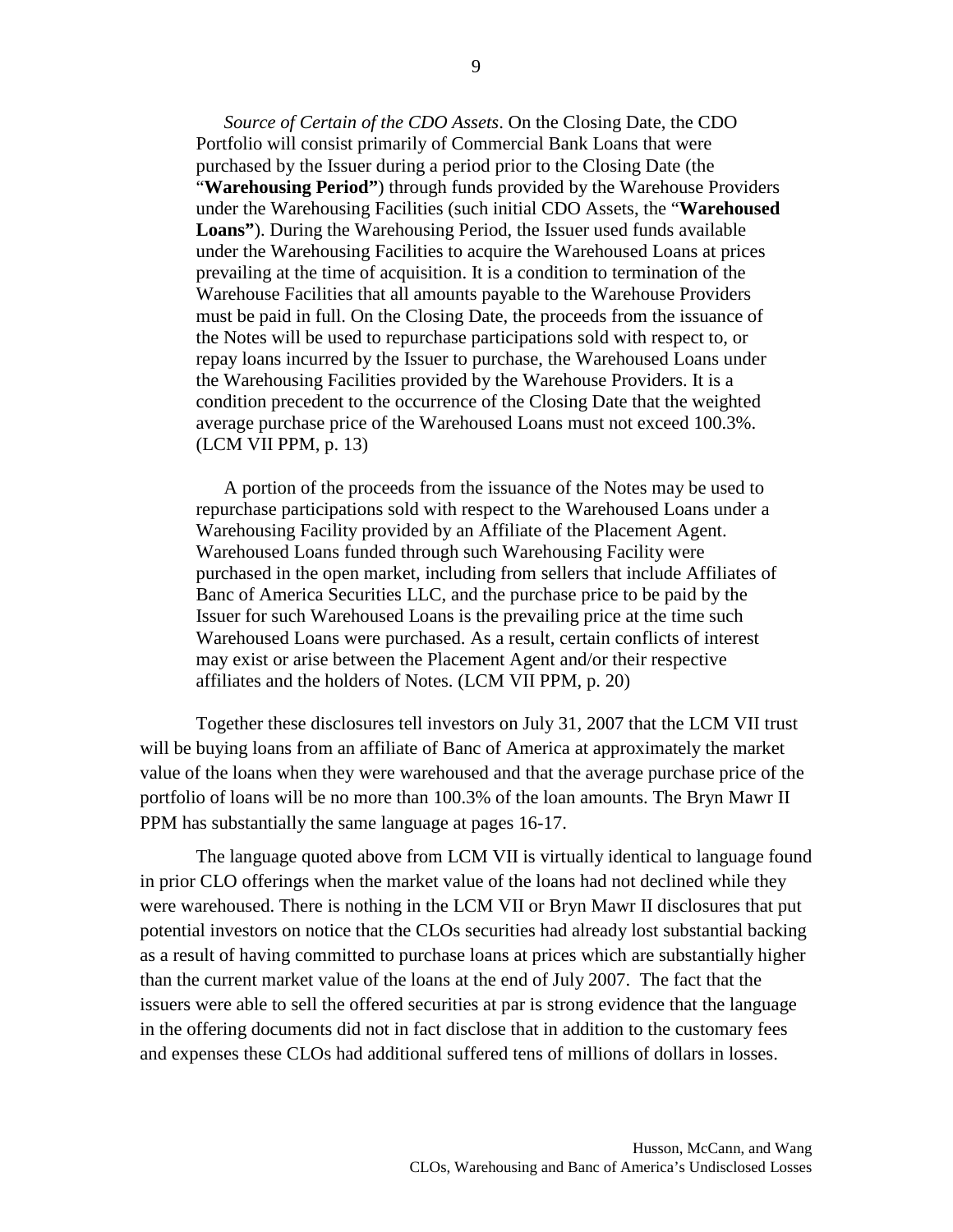Later in 2007, Banc of America began partially disclosing the embedded losses in newly issued trusts' portfolios in the private placement memorandums. For example the Symphony IV CLO private placement memorandum issued by Banc of America Securities dated August 23, 2007 includes the following language:

…. The market value of most leveraged loans has declined recently and, therefore, it is likely that the market value of many of the Collateral Debt Securities has declined since they were purchased by the Issuer and that the market value of the Collateral Debt Securities on the Closing Date will be substantially less than the principal amount of the Financing Loans repaid by the Issuer on the Closing Date. If the Issuer sells any Collateral Debt Security prior to the Closing Date, the gain on such sale will be for the account of the Placement Agent. (Symphony CLO IV, p. 14)

### **VI. Warehousing Creates Opportunity for Trade Allocation**

In just the two examples from late July 2007 discussed above, over \$35 million in losses which had occurred prior to the issue date were shifted from Banc of America to investors without disclosure. Many CLOs issued later in 2007 also had large embedded losses, losses which were at least qualitatively identified in the private placement memorandums.<sup>[14](#page-9-0)</sup>

Banc of America's problematic July 2007 CLOs highlight the potential for opportunistic trade allocation created by warehousing arrangements. If CLO trusts "ramp up" their portfolios, using proceeds from issuing securities to purchase loans at contemporaneous market prices, CLO investors incur only losses occurring *after* they buy the CLOs' securities. With warehousing facilities arranged with affiliates of the placement agent and the issuer, investment banks can choose to sell at a profit loans which have increased in value rather than contribute them to the CLO trusts at the historic acquisition costs. The loan portfolio eventually purchased by LCM VII on July 31, 2007 was accumulated starting in November 2006. If the value of the warehoused loans had increased in value 5%, instead of decreased in value by 5%, would those loans have found their way into LCM VII on July 31, 2007 at significantly below contemporaneous market prices? Although it is beyond the reach of data available to us at this time, evidence of such trade allocation may be found in the incidence of warehousing in CLOs issued in 2008 versus 2007.

The trade allocation opportunities identified in this report and manifested in the Banc of America CLOs sold in and after July 2007 extend to all types of CDOs including subprime mortgage-backed CDOs. For example, JP Morgan issued a CDO, Squared CDO 2007-1, on May 10, 2007. The bulk of the CDO trust's holdings on the issue date were acquired by an affiliate of JP Morgan starting in January 2007 pursuant to a warehousing

<span id="page-9-0"></span> $14$  The suitability of recommending these later 2007 offerings to investors would be questionable.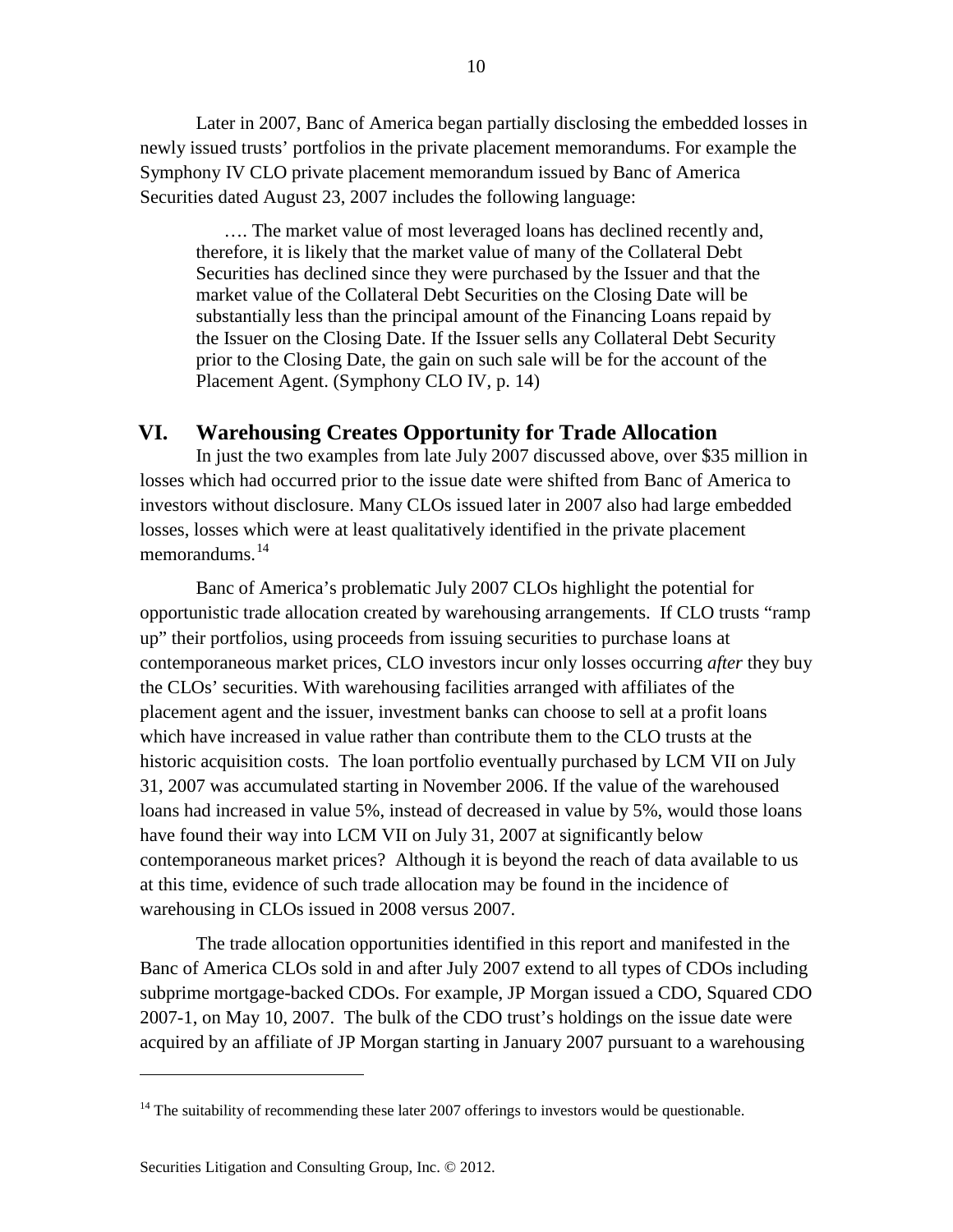agreement. The Squared CDO 2007-1 offering circular contains a description of the warehousing facility which is similar to the description in LCM VII and Bryn Mawr II CLOs and does not tell investors that the collateral debt securities have already suffered substantial losses. Figure 3 plots the value of BBB and BBB- tranches of the 2006-2 and 2007-1 ABX indices.



While the collateral securities may have included a broad range of securities it is highly likely that the warehoused securities had declined in value substantially between when they were purchased after January 1, 2007 and May 2007 when JP Morgan sold the CDO securities to investors.

### **VII. Conclusion**

When an investment bank accumulates assets for potential securitization prior to the issuance of a CDO through a practice known as "warehousing" they can engage in a trade allocation scheme keeping winners and passing losers and the associated losses to investors. Investment banks, including Banc of America, issued CLOs in 2007 without disclosing to investors that the securities they were buying had lost almost all their value. We provide two examples of such problematic CLO offerings in which Banc of America transferred \$35 million of losses to investors in July 2007. Ultimately investors lost approximately \$150 million in these two Banc of America CLOs when the CLOS failed market value triggers in October 2008 and were liquidated.